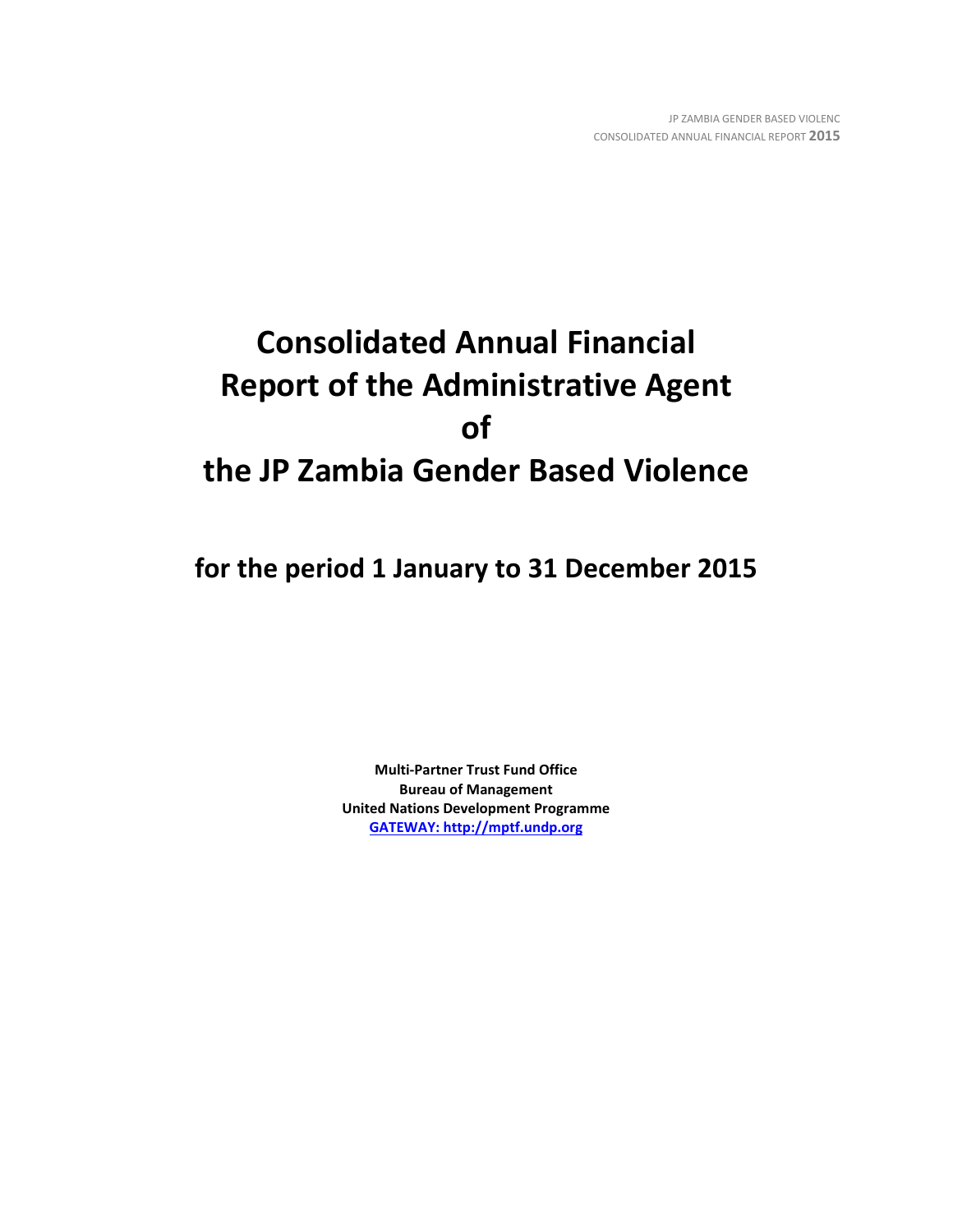JP ZAMBIA GENDER BASED VIOLENC CONSOLIDATED ANNUAL FINANCIAL REPORT **2015**

# **PARTICIPATING ORGANIZATIONS CONTRIBUTORS**



International Labour Organisation



International Organization for Migration



United Nations Development Programme



United Nations Population Fund



United Nations Children's Fund



World Health Organization



IRELAND, Government of



SWEDISH INTERNATIONAL DEVELOPMENT COOPERATION AGENCY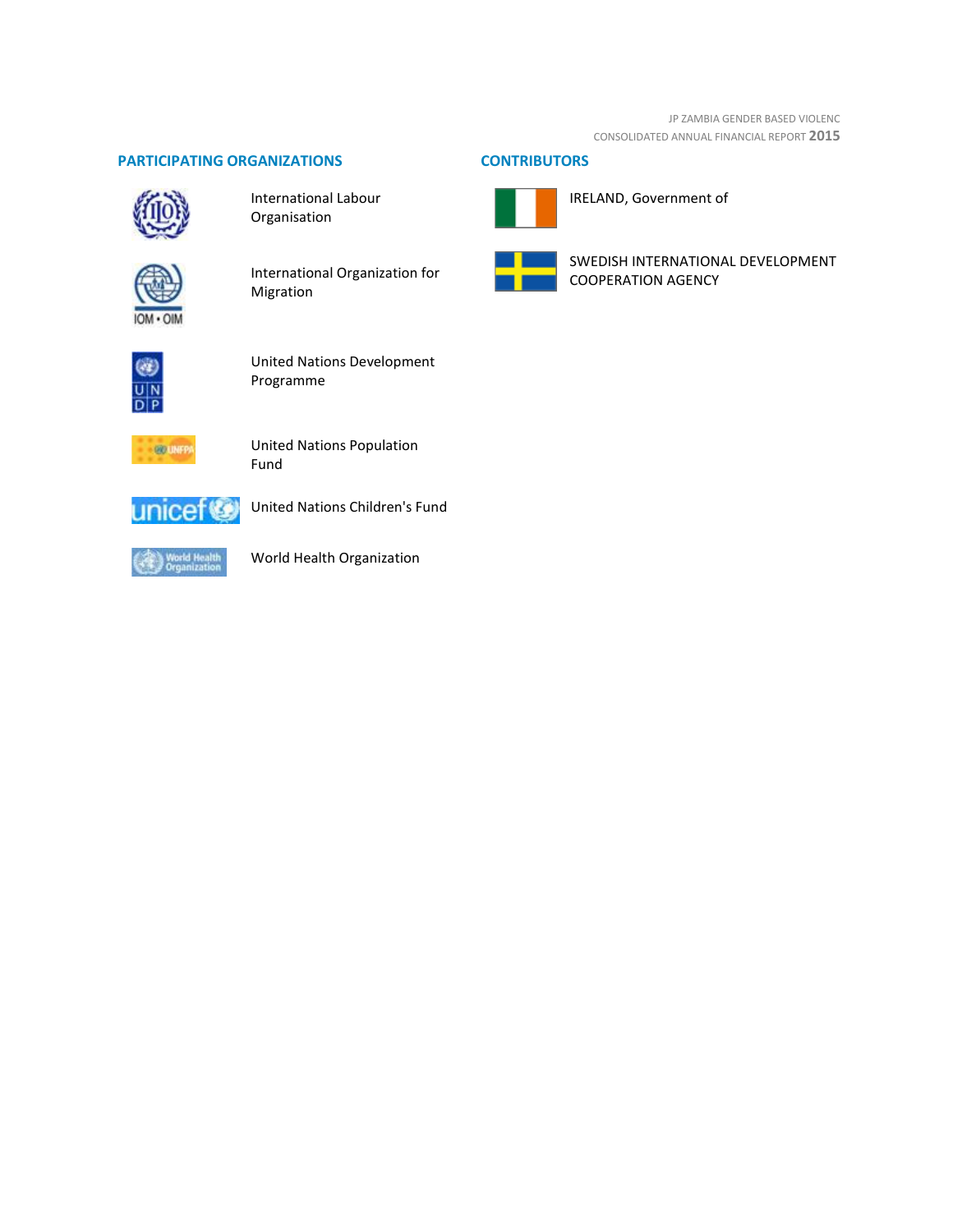#### **DEFINITIONS**

#### **Allocation**

Amount approved by the Steering Committee for a project/programme.

#### **Approved Project/Programme**

A project/programme including budget, etc., that is approved by the Steering Committee for fund allocation purposes.

#### **Contributor Commitment**

Amount(s) committed by a donor to a Fund in a signed Standard Administrative Arrangement with the UNDP Multi-Partner Trust Fund Office (MPTF Office), in its capacity as the Administrative Agent. A commitment may be paid or pending payment.

#### **Contributor Deposit**

Cash deposit received by the MPTF Office for the Fund from a contributor in accordance with a signed Standard Administrative Arrangement.

#### **Delivery Rate**

The percentage of funds that have been utilized, calculated by comparing expenditures reported by a Participating Organization against the 'net funded amount'.

#### **Indirect Support Costs**

A general cost that cannot be directly related to any particular programme or activity of the Participating Organizations. UNDG policy establishes a fixed indirect cost rate of 7% of programmable costs.

#### **Net Funded Amount**

Amount transferred to a Participating Organization less any refunds transferred back to the MPTF Office by a Participating Organization.

#### **Participating Organization**

A UN Organization or other inter-governmental Organization that is an implementing partner in a Fund, as represented by signing a Memorandum of Understanding (MOU) with the MPTF Office for a particular Fund.

#### **Project Expenditure**

The sum of expenses and/or expenditure reported by all Participating Organizations for a Fund irrespective of which basis of accounting each Participating Organization follows for donor reporting.

#### **Project Financial Closure**

A project or programme is considered financially closed when all financial obligations of an operationally completed project or programme have been settled, and no further financial charges may be incurred.

#### **Project Operational Closure**

A project or programme is considered operationally closed when all programmatic activities for which Participating Organization(s) received funding have been completed.

#### **Project Start Date**

Date of transfer of first instalment from the MPTF Office to the Participating Organization.

#### **Total Approved Budget**

This represents the cumulative amount of allocations approved by the Steering Committee.

#### **US Dollar Amount**

The financial data in the report is recorded in US Dollars and due to rounding off of numbers, the totals may not add up.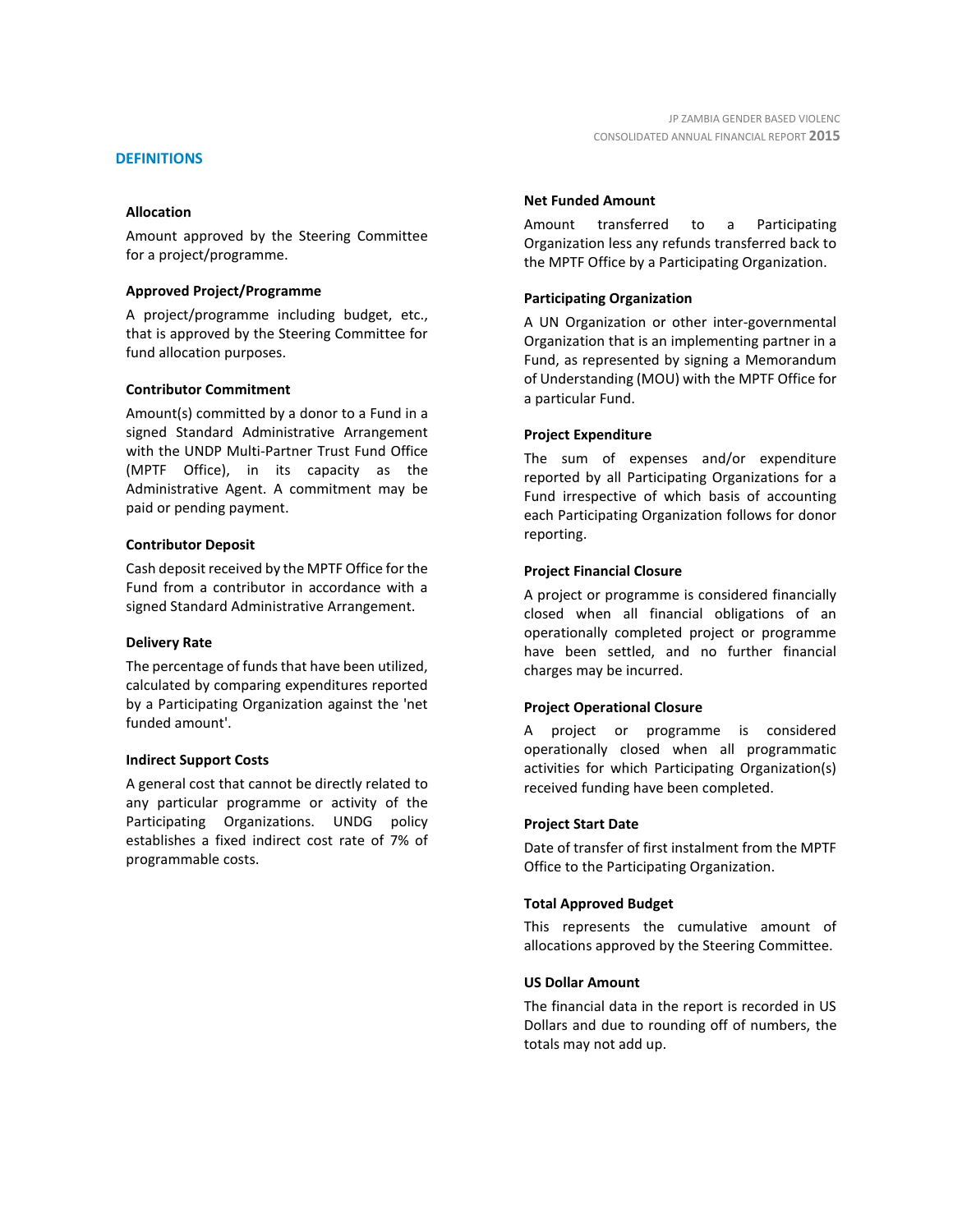#### **2015 FINANCIAL PERFORMANCE**

This chapter presents financial data and analysis of the JP Zambia Gender Based Violenc using the passthrough funding modality as of 31 December **2015**. Financial information for this Fund is also available on the MPTF Office GATEWAY, at the following address:

[http://mptf.undp.org/factsheet/fund/JZM00.](http://mptf.undp.org/factsheet/fund/JZM00)

#### **1. SOURCES AND USES OF FUNDS**

As of 31 December **2015**, **2** contributors have deposited US\$ **9,180,755** in contributions and US\$ **11,316** has been earned in interest,

bringing the cumulative source of funds to US\$ **9,192,071.**

Of this amount, US\$ **8,605,482** has been transferred to **6** Participating Organizations, of which US\$ **7,097,213** has been reported as expenditure. The Administrative Agent fee has been charged at the approved rate of 1% on deposits and amounts to US\$ **91,808**. Table 1 provides an overview of the overall sources, uses, and balance of the JP Zambia Gender Based Violenc as of 31 December **2015**.

### **Table 1. Financial Overview, as of 31 December 2015 (in US Dollars)**

|                                                           | Annual 2014 | Annual 2015   | <b>Cumulative</b> |
|-----------------------------------------------------------|-------------|---------------|-------------------|
| <b>Sources of Funds</b>                                   |             |               |                   |
| <b>Gross Contributions</b>                                | 2,694,000   | 1,384,448     | 9,180,755         |
| Fund Earned Interest and Investment Income                | 4,524       | 4,467         | 11,316            |
| Interest Income received from Participating Organizations |             |               |                   |
| Refunds by Administrative Agent to Contributors           |             |               |                   |
| Fund balance transferred to another MDTF                  |             |               |                   |
| <b>Other Revenues</b>                                     |             |               |                   |
| <b>Total: Sources of Funds</b>                            | 2,698,524   | 1,388,915     | 9,192,071         |
| <b>Use of Funds</b>                                       |             |               |                   |
| <b>Transfers to Participating Organizations</b>           | 1,501,804   | 3,554,224     | 8,605,482         |
| Refunds received from Participating Organizations         |             |               |                   |
| <b>Net Funded Amount to Participating Organizations</b>   | 1,501,804   | 3,554,224     | 8,605,482         |
| <b>Administrative Agent Fees</b>                          | 26,940      | 13,844        | 91,808            |
| Direct Costs: (Steering Committee, Secretariatetc.)       |             |               |                   |
| <b>Bank Charges</b>                                       | 113         | 63            | 274               |
| <b>Other Expenditures</b>                                 |             |               |                   |
| <b>Total: Uses of Funds</b>                               | 1,528,857   | 3,568,132     | 8,697,563         |
| Change in Fund cash balance with Administrative Agent     | 1,169,666   | (2, 179, 217) | 494,508           |
| Opening Fund balance (1 January)                          | 1,504,058   | 2,673,725     |                   |
| <b>Closing Fund balance (31 December)</b>                 | 2,673,725   | 494,508       | 494,508           |
| Net Funded Amount to Participating Organizations          | 1,501,804   | 3,554,224     | 8,605,482         |
| Participating Organizations' Expenditure                  | 3,063,315   | 2,577,856     | 7,097,213         |
| <b>Balance of Funds with Participating Organizations</b>  |             |               | 1,508,269         |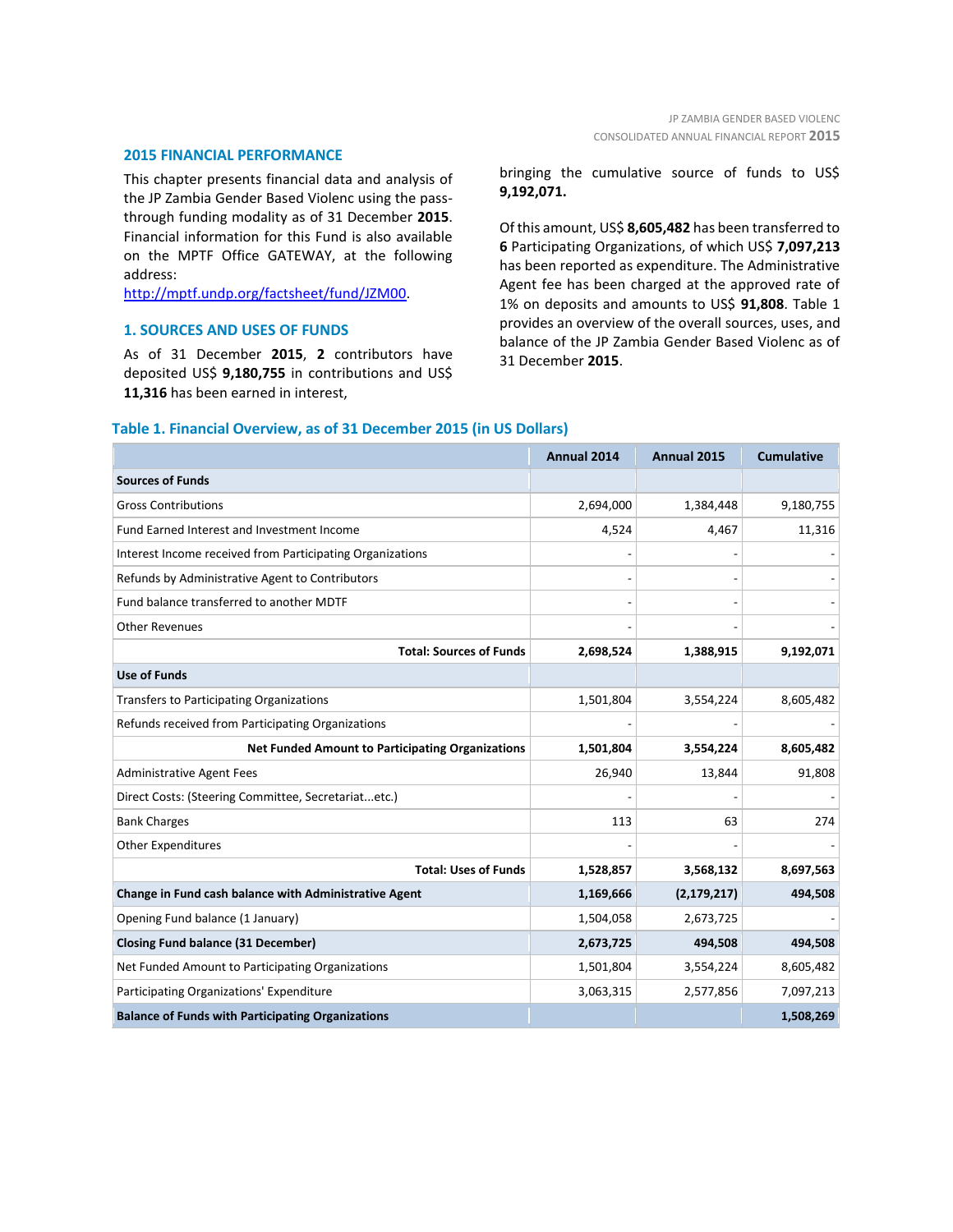# **2. PARTNER CONTRIBUTIONS**

Table 2 provides information on cumulative contributions received from all contributors to this Fund as of 31 December **2015**.

# **Table 2. Contributors' Deposits, as of 31 December 2015 (in US Dollars)**

| <b>Contributors</b>                   | <b>Prior Years</b><br>as of 31-Dec-2014 | <b>Current Year</b><br>Jan-Dec-2015 | <b>Total</b> |
|---------------------------------------|-----------------------------------------|-------------------------------------|--------------|
| IRELAND, Government of                | 1,171,350                               | 488,250                             | 1,659,600    |
| SWEDISH INT'L DEVELOPMENT COOPERATION | 6,624,958                               | 896,198                             | 7,521,155    |
| <b>Grand Total</b>                    | 7,796,308                               | 1,384,448                           | 9,180,755    |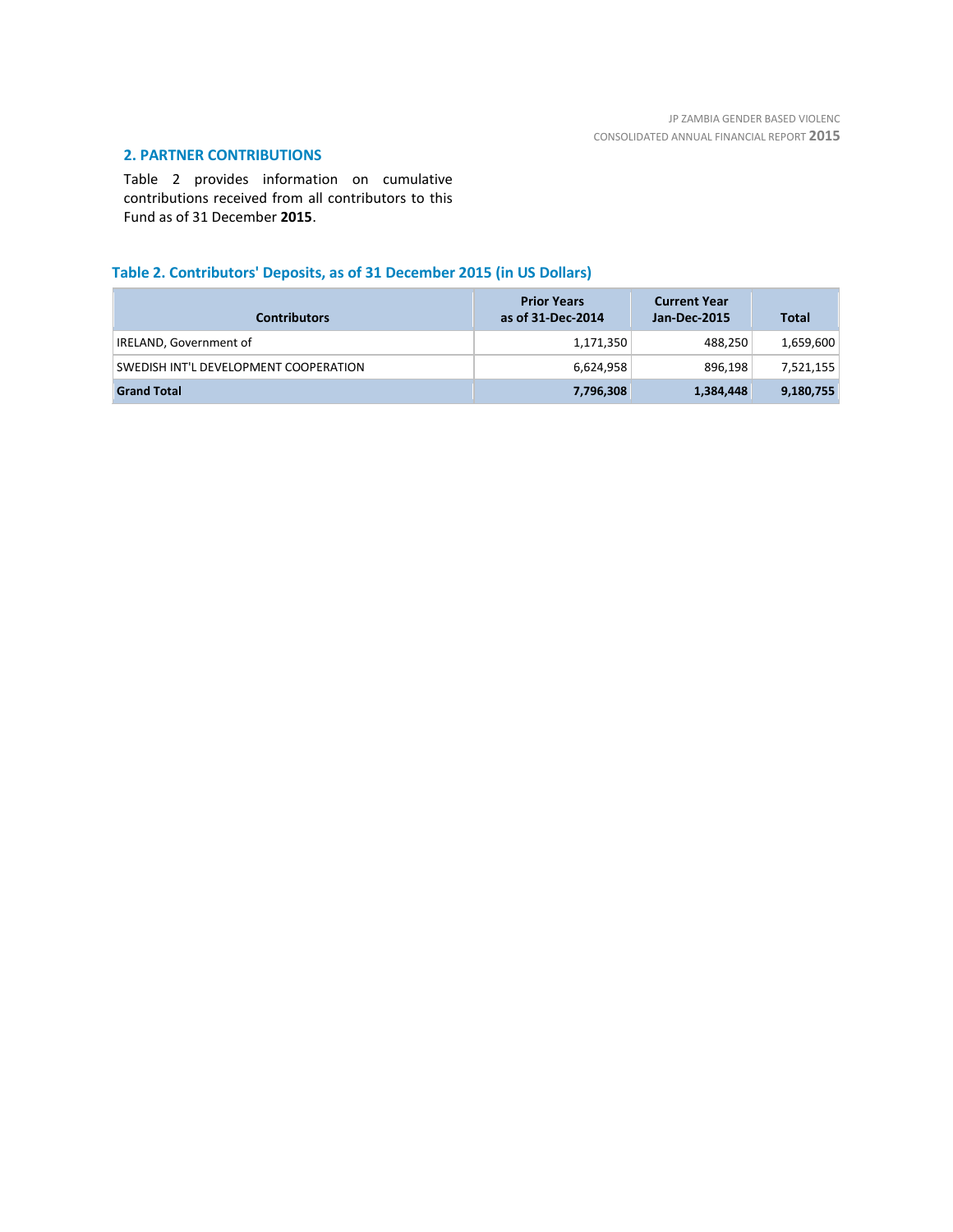#### **3. INTEREST EARNED**

Interest income is earned in two ways: 1) on the balance of funds held by the Administrative Agent ('Fund earned interest'), and 2) on the balance of funds held by the Participating Organizations ('Agency earned interest') where their Financial Regulations and Rules allow return of interest

to the AA. As of 31 December **2015**, Fund earned interest amounts to US\$ **11,316** and interest received from Participating Organizations amounts to US\$ **-**, bringing the cumulative interest received to US\$ **11,316**. Details are provided in the table below.

### **Table 3. Sources of Interest and Investment Income, as of 31 December 2015 (in US Dollars)**

| <b>Interest Earned</b>                     | <b>Prior Years</b><br>as of 31-Dec-2014 | <b>Current Year</b><br><b>Jan-Dec-2015</b> | <b>Total</b> |
|--------------------------------------------|-----------------------------------------|--------------------------------------------|--------------|
| <b>Administrative Agent</b>                |                                         |                                            |              |
| Fund Earned Interest and Investment Income | 6,849                                   | 4,467                                      | 11,316       |
| <b>Total: Fund Earned Interest</b>         | 6,849                                   | 4,467                                      | 11,316       |
| <b>Participating Organization</b>          |                                         |                                            |              |
| <b>Total: Agency earned interest</b>       |                                         |                                            |              |
| <b>Grand Total</b>                         | 6,849                                   | 4,467                                      | 11,316       |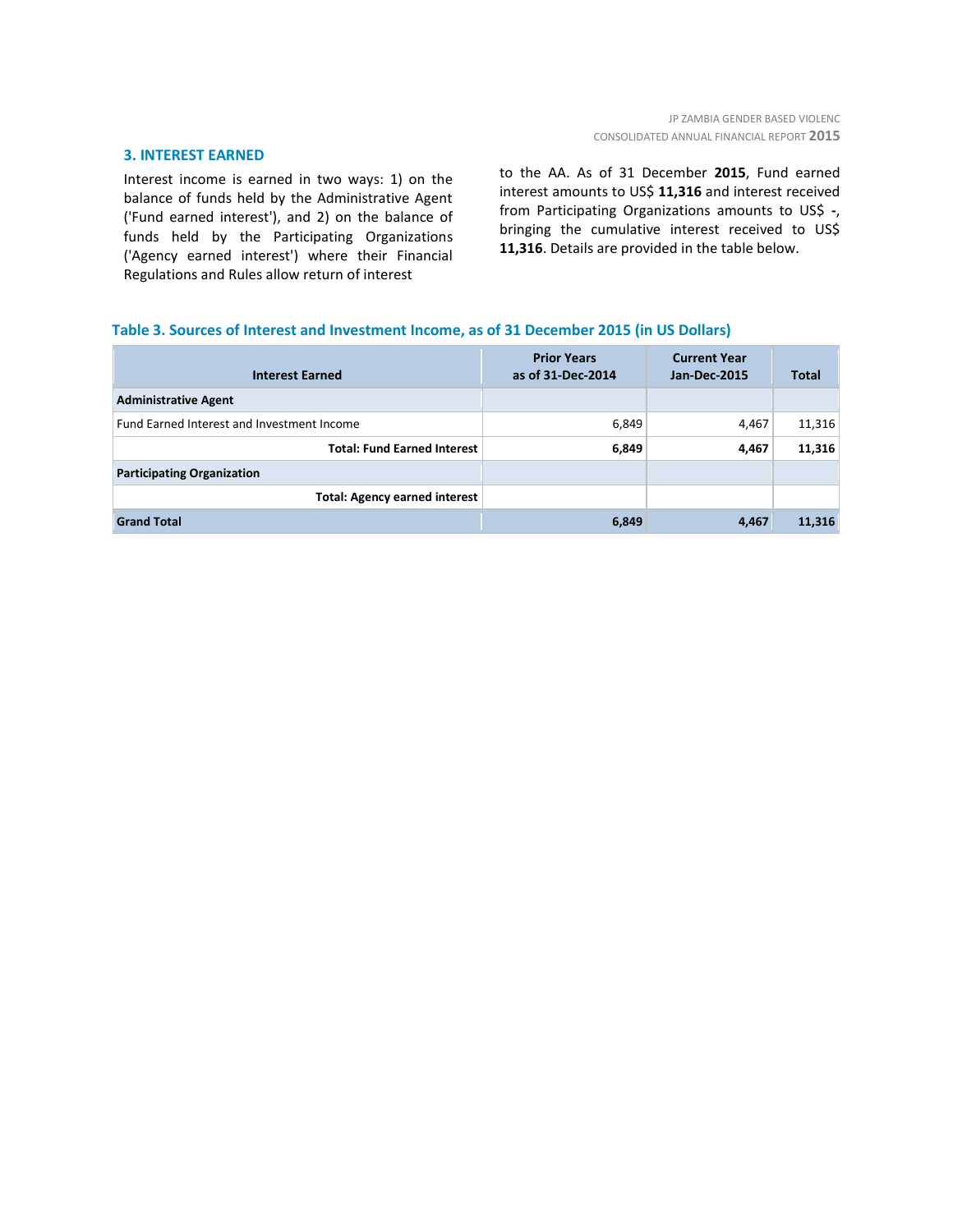### **4. TRANSFER OF FUNDS**

Allocations to Participating Organizations are approved by the Steering Committee and disbursed by the Administrative Agent. As of 31 December **2015**, the AA has transferred US\$ **8,605,482** to **6** Participating Organizations (see list below).

Table 4 provides additional information on the refunds received by the MPTF Office, and the net funded amount for each of the Participating Organizations.

# **Table 4. Transfer, Refund, and Net Funded Amount by Participating Organization, as of 31 December 2015 (in US Dollars)**

| Participating<br><b>Organization</b> | Prior Years as of 31-Dec-2014 |                |                   | <b>Current Year Jan-Dec-2015</b> |                |                   | Total            |                |                   |
|--------------------------------------|-------------------------------|----------------|-------------------|----------------------------------|----------------|-------------------|------------------|----------------|-------------------|
|                                      | <b>Transfers</b>              | <b>Refunds</b> | <b>Net Funded</b> | <b>Transfers</b>                 | <b>Refunds</b> | <b>Net Funded</b> | <b>Transfers</b> | <b>Refunds</b> | <b>Net Funded</b> |
| <b>ILO</b>                           | 509,360                       |                | 509,360           | 438.079                          |                | 438.079           | 947.439          |                | 947,439           |
| <b>IOM</b>                           | 551,392                       |                | 551,392           | 605.500                          |                | 605,500           | 1,156,892        |                | 1,156,892         |
| <b>UNDP</b>                          | 1,440,688                     |                | 1,440,688         | 1,241,021                        |                | 1,241,021         | 2,681,709        |                | 2,681,709         |
| <b>UNFPA</b>                         | 550.440                       |                | 550.440           | 450.000                          |                | 450.000           | 1,000,440        |                | 1,000,440         |
| <b>UNICEF</b>                        | 1.614.178                     |                | 1,614,178         | 662.303                          |                | 662.303           | 2,276,481        |                | 2,276,481         |
| <b>WHO</b>                           | 385,200                       |                | 385,200           | 157,321                          |                | 157,321           | 542.521          |                | 542,521           |
| <b>Grand Total</b>                   | 5,051,258                     |                | 5,051,258         | 3,554,224                        |                | 3,554,224         | 8,605,482        |                | 8,605,482         |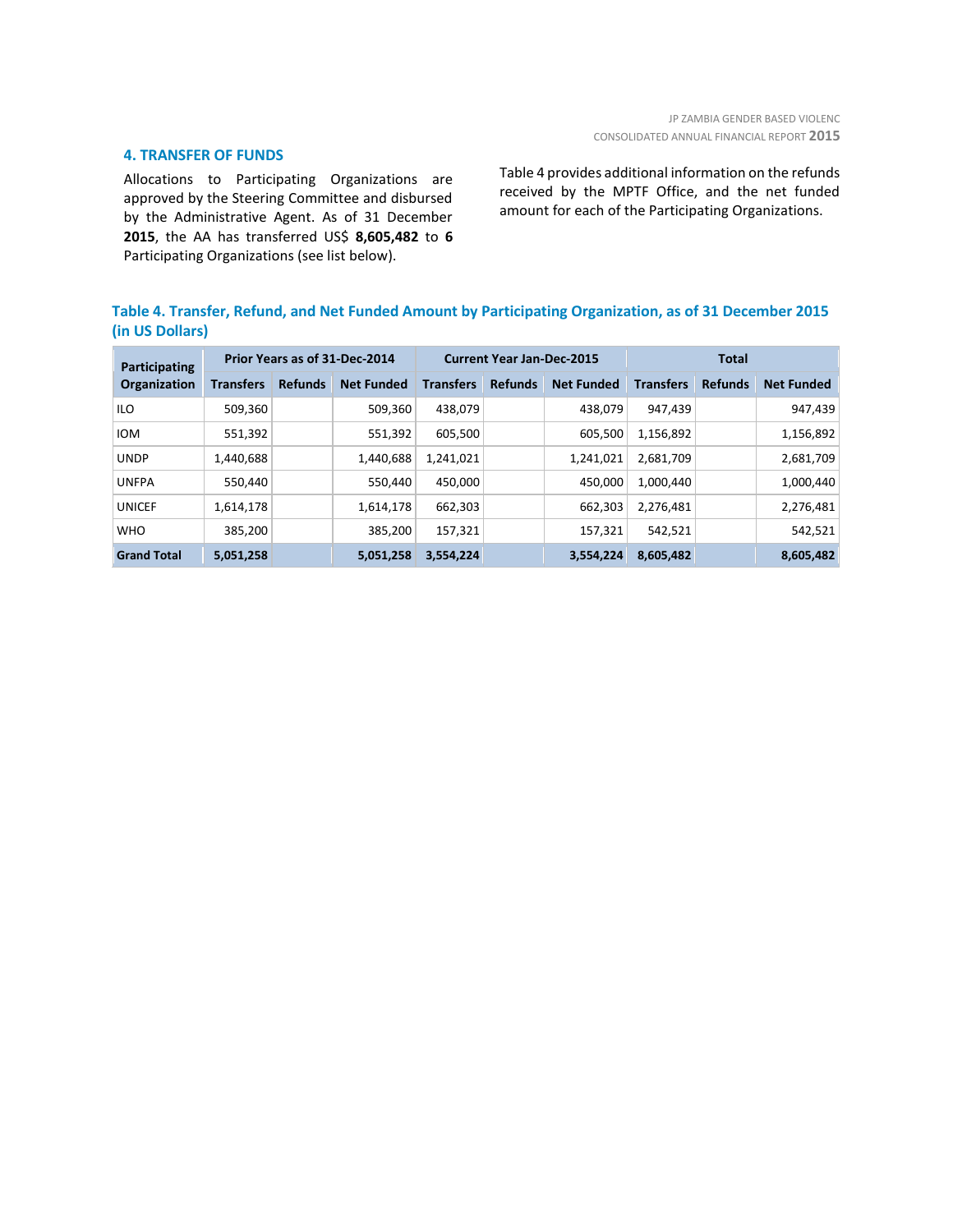# JP ZAMBIA GENDER BASED VIOLENC

CONSOLIDATED ANNUAL FINANCIAL REPORT **2015**

# **5. EXPENDITURE AND FINANCIAL DELIVERY RATES**

All final expenditures reported for the year **2015** were submitted by the Headquarters of the Participating Organizations. These were consolidated by the MPTF Office.

## **5.1 EXPENDITURE REPORTED BY PARTICIPATING ORGANIZATION**

As shown in table below, the cumulative net funded amount is US\$ **8,605,482** and cumulative expenditures reported by the Participating Organizations amount to US\$ **7,097,213**. This equates to an overall Fund expenditure delivery rate of **82** percent.

# **Table 5. Net Funded Amount, Reported Expenditure, and Financial Delivery by Participating Organization, as of 31 December 2015 (in US Dollars)**

|                                      |                    |                             | <b>Expenditure</b>                      |                                            |                   |                           |
|--------------------------------------|--------------------|-----------------------------|-----------------------------------------|--------------------------------------------|-------------------|---------------------------|
| <b>Participating</b><br>Organization | Approved<br>Amount | <b>Net Funded</b><br>Amount | <b>Prior Years</b><br>as of 31-Dec-2014 | <b>Current Year</b><br><b>Jan-Dec-2015</b> | <b>Cumulative</b> | <b>Delivery Rate</b><br>% |
| <b>ILO</b>                           | 947,439            | 947,439                     | 450,344                                 | 312,978                                    | 763.322           | 80.57                     |
| <b>IOM</b>                           | 1,156,892          | 1,156,892                   | 453,911                                 | 222,334                                    | 676.245           | 58.45                     |
| <b>UNDP</b>                          | 2,681,709          | 2,681,709                   | 1,312,395                               | 1,271,586                                  | 2,583,981         | 96.36                     |
| <b>UNFPA</b>                         | 1,000,440          | 1,000,440                   | 414,974                                 | 257,718                                    | 672.692           | 67.24                     |
| <b>UNICEF</b>                        | 2,276,481          | 2,276,481                   | 1,577,472                               | 367,997                                    | 1,945,469         | 85.46                     |
| <b>WHO</b>                           | 542,521            | 542,521                     | 310,261                                 | 145,243                                    | 455,504           | 83.96                     |
| <b>Grand Total</b>                   | 8,605,482          | 8,605,482                   | 4,519,356                               | 2,577,856                                  | 7,097,213         | 82.47                     |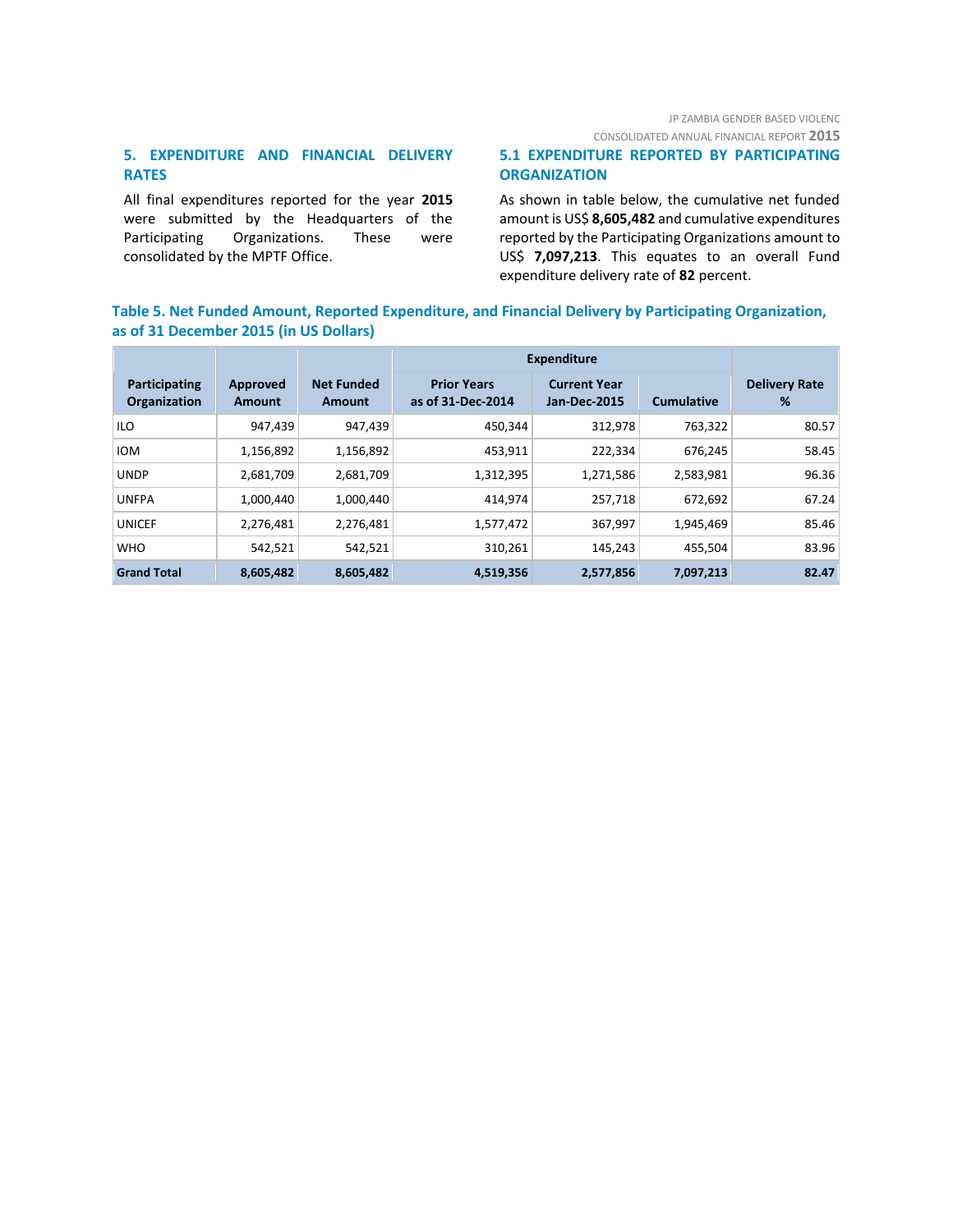### **5.4 EXPENDITURE REPORTED BY CATEGORY**

Project expenditures are incurred and monitored by each Participating Organization and are reported as per the agreed categories for inter-agency harmonized reporting. In 2006 the UN Development Group (UNDG) established six categories against which UN entities must report inter-agency project expenditures. Effective 1 January 2012, the UN Chief Executive Board (CEB) modified these categories as a result of IPSAS adoption to comprise eight categories. All expenditure incurred prior to 1 January 2012 have been reported in the old categories; post 1 January 2012 all expenditure are reported in the new eight categories. The old and new categories are noted to the right.

Table 6 reflects expenditure reported in the UNDG expense categories. Where the Fund has been operational pre and post 1 January 2012, the expenditures are reported using both categories. Where a Fund became operational post 1 January 2012, only the new categories are used.

#### **2012 CEB Expense Categories**

- 1. Staff and personnel costs
- 2. Supplies, commodities and materials
- 3. Equipment, vehicles, furniture and depreciation
- 4. Contractual services
- 5. Travel
- 6. Transfers and grants
- 7. General operating expenses
- 8. Indirect costs

\_\_\_\_\_\_\_\_\_\_\_\_\_\_\_\_\_\_\_\_\_\_

#### **2006 UNDG Expense Categories**

- 1. Supplies, commodities, equipment & transport
- 2. Personnel
- 3. Training counterparts
- 4. Contracts
- 5. Other direct costs
- 6. Indirect costs

#### **Table 6. Expenditure by UNDG Budget Category, as of 31 December 2015 (in US Dollars)**

|                                                       | <b>Expenditure</b>                      |                                            |              |                                                     |
|-------------------------------------------------------|-----------------------------------------|--------------------------------------------|--------------|-----------------------------------------------------|
| Category                                              | <b>Prior Years</b><br>as of 31-Dec-2014 | <b>Current Year</b><br><b>Jan-Dec-2015</b> | <b>Total</b> | <b>Percentage of Total</b><br><b>Programme Cost</b> |
| Supplies, Commodities, Equipment and Transport (Old)  |                                         |                                            |              |                                                     |
| Personnel (Old)                                       |                                         | $\overline{\phantom{0}}$                   |              |                                                     |
| Training of Counterparts(Old)                         |                                         | $\overline{a}$                             |              |                                                     |
| Contracts (Old)                                       |                                         | $\overline{\phantom{0}}$                   |              |                                                     |
| Other direct costs (Old)                              |                                         |                                            |              |                                                     |
| Staff and Personnel Cost (New)                        | 287,384                                 | 206,363                                    | 493,747      | 7.26                                                |
| Supplies, Commodities and Materials (New)             | 230,314                                 | 50,881                                     | 281,195      | 4.13                                                |
| Equipment, Vehicles, Furniture and Depreciation (New) | 428,373                                 | 401,181                                    | 829,555      | 12.19                                               |
| Contractual Services (New)                            | 739,660                                 | 441,746                                    | 1,181,406    | 17.36                                               |
| Travel (New)                                          | 657,750                                 | 518,033                                    | 1,175,783    | 17.28                                               |
| Transfers and Grants (New)                            | 1,307,793                               | 281,401                                    | 1,589,194    | 23.35                                               |
| <b>General Operating (New)</b>                        | 655,650                                 | 599,035                                    | 1,254,684    | 18.44                                               |
| <b>Programme Costs Total</b>                          | 4,306,924                               | 2,498,640                                  | 6,805,564    | 100.00                                              |
| <sup>1</sup> Indirect Support Costs Total             | 212,433                                 | 79,216                                     | 291,649      | 4.29                                                |
| <b>Total</b>                                          | 4,519,356                               | 2,577,856                                  | 7,097,213    |                                                     |

**1 Indirect Support Costs** charged by Participating Organization, based on their financial regulations, can be deducted upfront or at a later stage during implementation. The percentage may therefore appear to exceed the 7% agreed-upon for on-going projects. Once projects are financially closed, this number is not to exceed 7%.